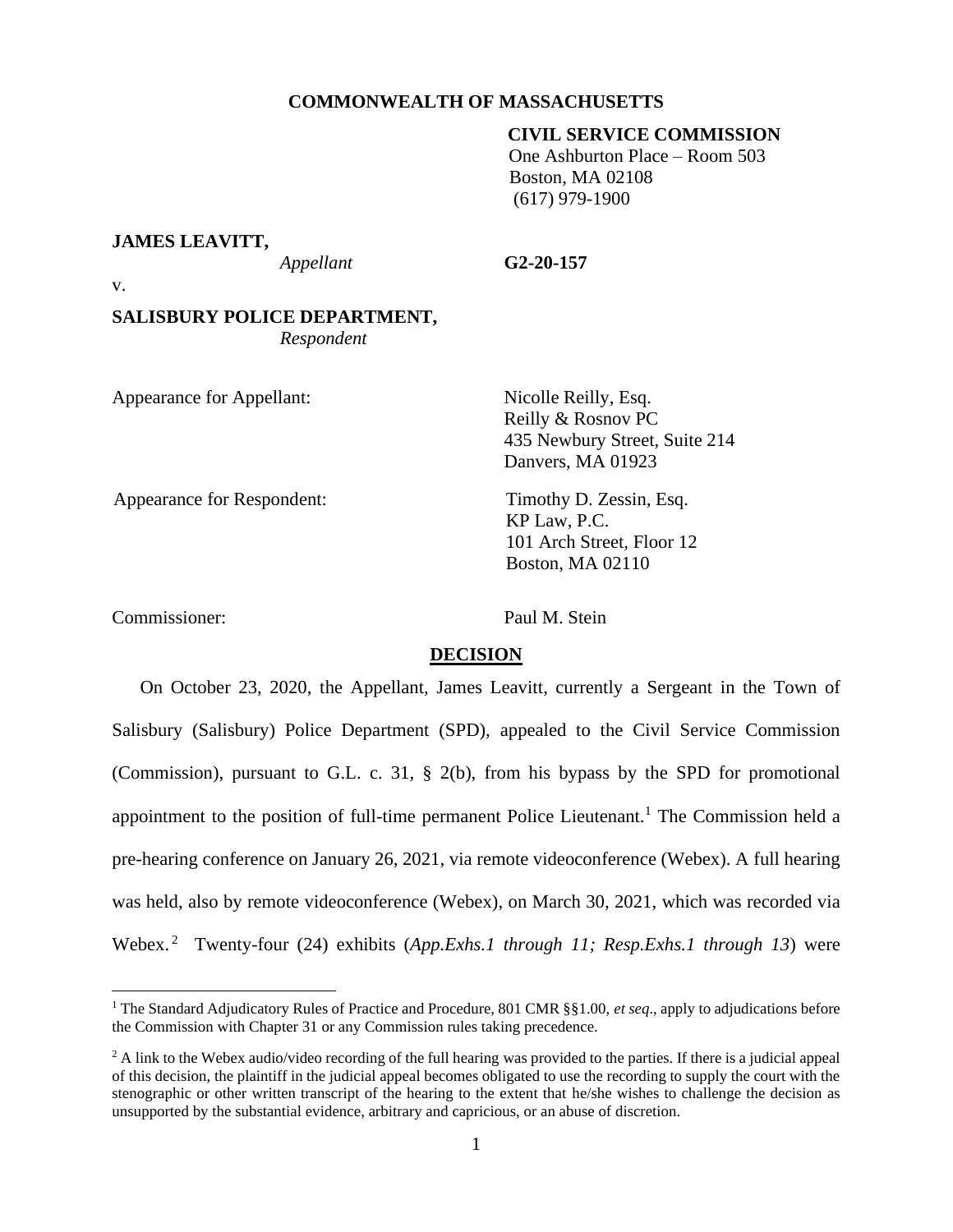received in evidence. Each party filed a Proposed Decision on May 27, 2021. For reasons stated below, the Appellant's appeal is denied.

# **FINDINGS OF FACT**

Based on the exhibits entered into evidence and the testimony of the following witnesses: *Called by the Appointing Authority*:

- Salisbury Town Manager, Neil Harrington
- Salisbury Finance Director/Town Accountant Karen Snow
- SPD Chief of Police, Thomas W. Fowler

*Called by the Appellant:*

■ James Leavitt, SPD Sergeant, Appellant

and taking administrative notice of all matters filed in the case, pertinent law and reasonable inferences from the credible evidence, a preponderance of evidence establishes these facts:

# The Appellant

1. The Appellant, James Leavitt, began his employment with the SPD in 2000. He was appointed to the position of full-time Police Officer in 2006 and was promoted to Police Sergeant in 2015. He had no prior record of discipline during his tenure with the SPD. (*Testimony of Appellant*)

2. Prior to his employment with the SPD, Sgt. Leavitt served on active duty with the U.S. Air Force, achieving the rank of Staff Sergeant (E-5). He later served with the New Hampshire Air National Guard, where he was deployed to Iraq and achieved the rank of Master Sergeant (E-7) prior to his honorable discharge in 2011. During the course of his military career, (USAF Sergeant) Leavitt had responsibility to supervise a staff of four to seven personnel and manage a \$3.6 million dollar budget. (*App.Exh.10; Testimony of Appellant*)

3. Sgt. Leavitt attended and graduated in December 2018 from the Endicott College Police Chief Command Academy. He is working toward a Bachelor of Science degree in Criminal Justice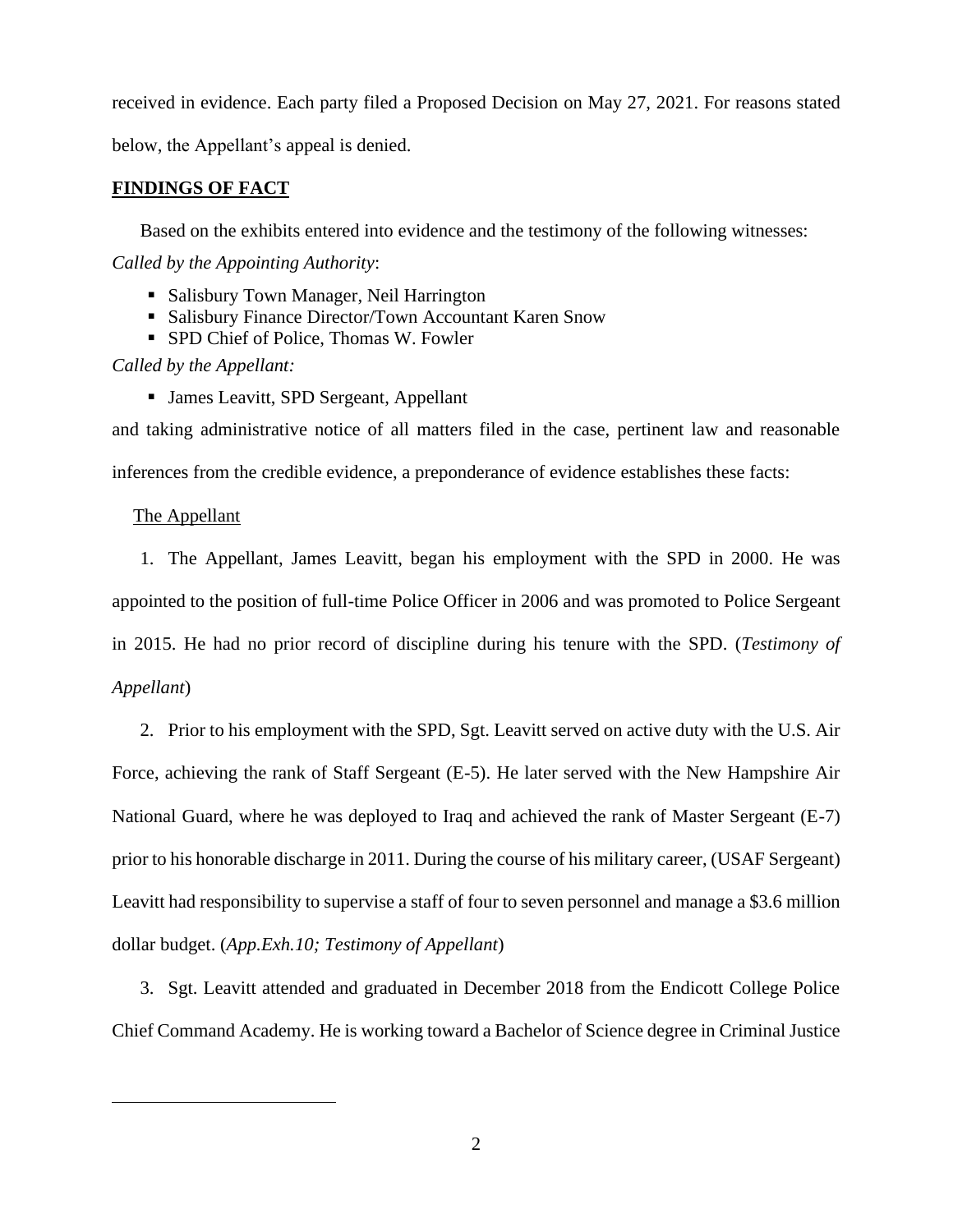– Police Administration & Operations, expected in 2022. (*App.Exh.10; Testimony of Appellant*)

4. Sgt. Leavitt's duties with the SPD include regular supervision of two (2) patrol officers and, until, recently, he also supervised nine (9) civilian SPD dispatchers. He serves as the SPD's training manager and has been the primary sergeant involved with sexual assault and domestic violence investigations. (*Testimony of Appellant*)

## The SPD's Organizational History and Structure

5. The Salisbury Town Manager (TM) is the Appointing Authority for civil service appointments and promotions within the SPD, upon the recommendation of the (non-civil service) SPD Police Chief. (*Testimony of TM Harrington & Chief Fowler*)

6. Neil Harrington has been the Salisbury TM since 2003. (*Testimony of TM Harrington*)

7. Thomas Fowler has been the SPD Police Chief since July 2012. Before his appointment as SPD Police Chief, he most recently served as the Deputy Chief of the Branford, Connecticut Police Department, where he had been employed for approximately 25 years. (*Testimony of Chief Fowler*)

8. The SPD currently employs a Police Chief, one Lieutenant, five Sergeants, 9 Full-Time Patrol Officers and eight Part-Time/Reserve Officers. (*Testimony of Chief Fowler*)

9. Before Chief Fowler joined the SPD in 2012, the department did not have a Lieutenant's position. Chief Fowler identified the need to create that position for the purpose of taking on responsibility to provide direct supervision over the SPD's five sergeants. In 2014, Anthony King became the first SPD patrol officer to be promoted to the newly created position of SPD Police Lieutenant. (*Testimony of Chief Fowler*)

10. The position of SPD Lieutenant evolved over time. As the "second-in-command" in the SPD's organizational structure (what might be called the Executive Officer in a larger department), in addition to supervision of the sergeants and the detective, the Lieutenant was assigned to serve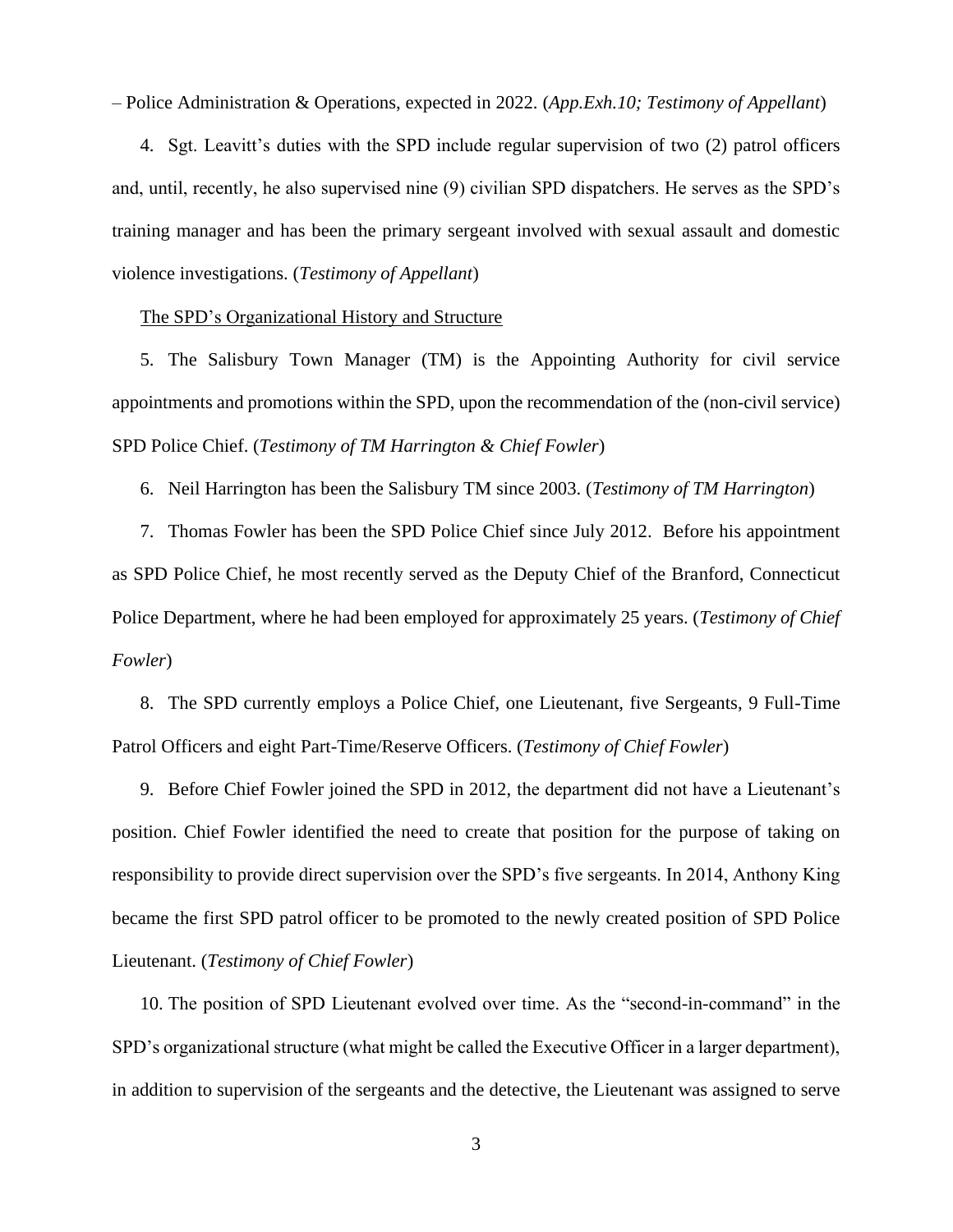as the department's Accreditation Manager and took on responsibility for budget development, management and reporting, as well as policy research, development and implementation. (*Testimony of Chief Fowler*)

11. In 2018, Lt. King left the SPD to take a position as Police Chief in New Hampshire. Sgt. Roy was selected as the second officer to hold the Lieutenant's position. He was promoted provisionally as it was known that he was due to retire within a year or two. No interviews were conducted. (*Testimony of Chief Fowler & TM Harrington*) 3

# The 2020 Lieutenant's Assessment Center

12. In January 2020, in anticipation of Lieutenant Roy's retirement in September 2020, TM Harrington, on behalf of the SPD, entered into a Delegation Agreement with the Massachusetts Human Resources Division (HRD) which authorized the SPD to conduct an "Assessment Center" (with an Education and Experience [E&E] component) for the selection of the next Police Lieutenant, which "will be used as the sole basis for scoring and ranking candidates" on the eligible list. (*App.Exh.4; Resp.Exh.11; Testimony of TM Harrington & Chief Fowler*)

13. Pursuant to the Delegation Agreement, the final scoring of the candidates will be weighted 80% Assessment Center component, as determined and scored by the assessment center panel selected in accordance with the requirements specified in the Delegation Agreement, and 20% E&E component as determined and scored by HRD. (*Resp.Exh.11*)

14. Salisbury hired an outside vendor, Badgequest, to administer the Assessment Center component. Chief Fowler was familiar with Badgequest and had served as a Badgequest Assessor. He provided Badgequest with the title of the position, overview of the duties of an SPD Lieutenant, and background information about the size and operations of the SPD. He did not discuss any individual candidates with Badgequest. (*Testimony of Chef Fowler*)

<sup>&</sup>lt;sup>3</sup> The evidence does not indicate whether there was a "short" eligible list or the list had expired.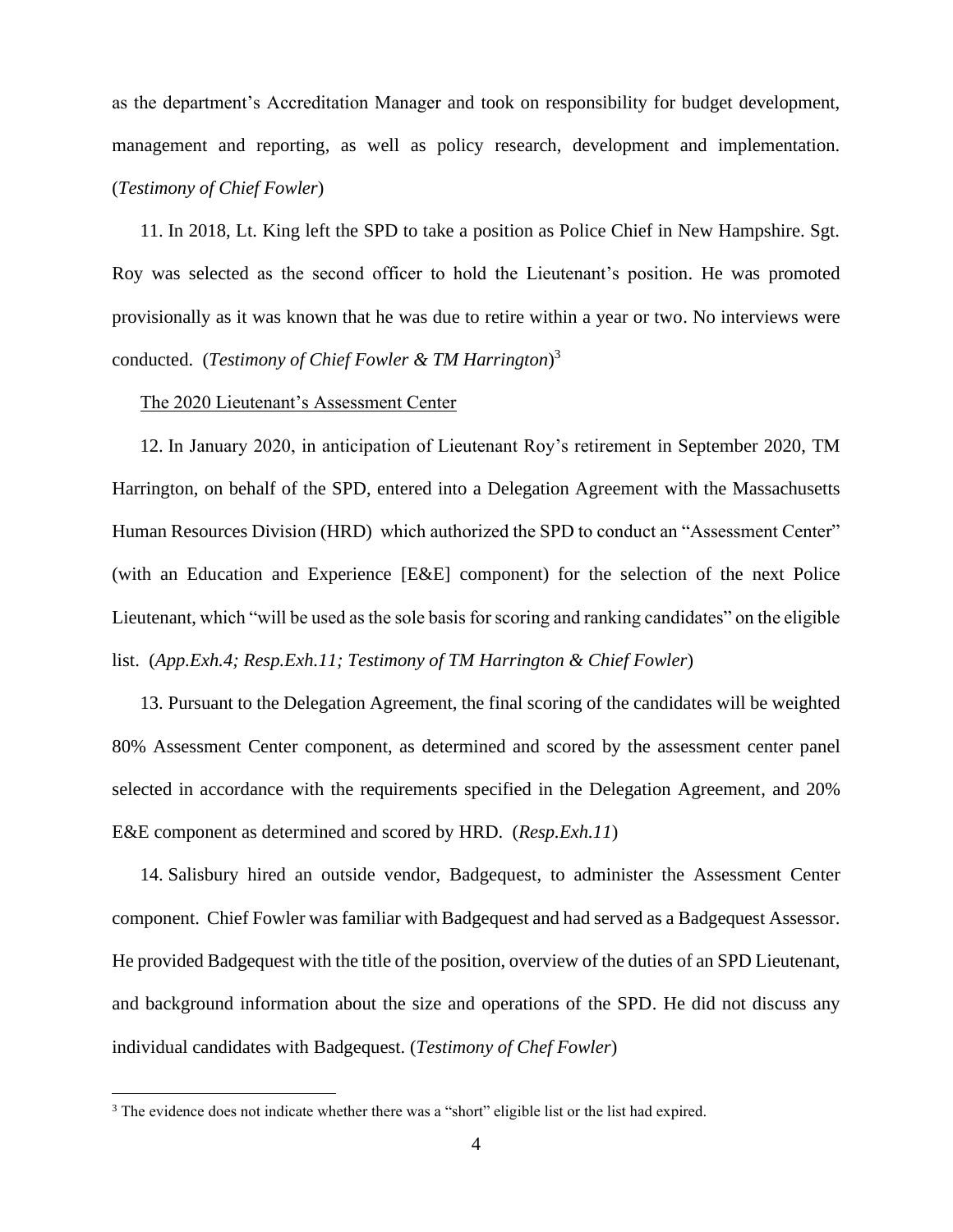15. Salisbury incurred a cost of approximately \$6,000 for the Assessment Center. (*Testimony of Chief Fowler*)

16. Pursuant to notice dated April 9, 2020, the Salisbury Police Lieutenant Sole Assessment Center was conducted on June 6, 2020. All five SPD Sergeants participated in the Assessment Center. (*App.Exhs.1 & 4; Resp.Exh.3*)

17. By email to the candidates on June 6, 2020, Chief Fowler announced that he would conduct candidates' interviews for the Lieutenant's position. This was the first notice that interviews would be included as part of the promotional process. (*App.Exh.5; Testimony of Appellant*)

18. Two days later, on June 8, 2020, Chief Fowler emailed the candidates that he "decided to wait until a ranked list is released" and then would schedule interviews with the "top three candidates." (*App.Exh.6*)

19. By email dated June 30, 2020, HRD informed Sgt. Leavitt that he had passed the Assessment Center with a final score of 83. I infer that all other candidates also received similar email notices at that time. (*App.Exhs.2 & 3*)

20. On July 9, 2020, Chief Fowler and TM Harrington exchanged emails concerning the date to conduct interviews of the candidates for Lieutenant. Their final email exchange targeted Monday, July 20, 2020, but the interviews were not immediately scheduled. (*Resp.Exh.4*)

21. On August 3, 2020, HRD established the eligible list for Salisbury Police Lieutenant. Sgt. Leavitt was ranked first on the list. (*App.Exh.4; Resp.Exh.3*)

22. The day the Lieutenant's Eligible List was issued, Chief Fowler emailed the top three candidates to congratulate them on "how well each of you did on the Assessment Center."<sup>4</sup> He

<sup>4</sup> About a month after the Assessment Center scores were released, Chief Fowler and TM Harrington came to learn that Sgt. Leavitt has scored 83 and the next two ranked candidates has scored 82 and 81 respectively. Since Sgt. Leavitt's final score reflected a 2-point preference for veteran's status which the second-ranked (eventually selected candidate did not. Chief Fowler considered all the candidate's Assessment Center scores 'very close.". (*Resp.Exh.2; Testimony of Chief Fowler*)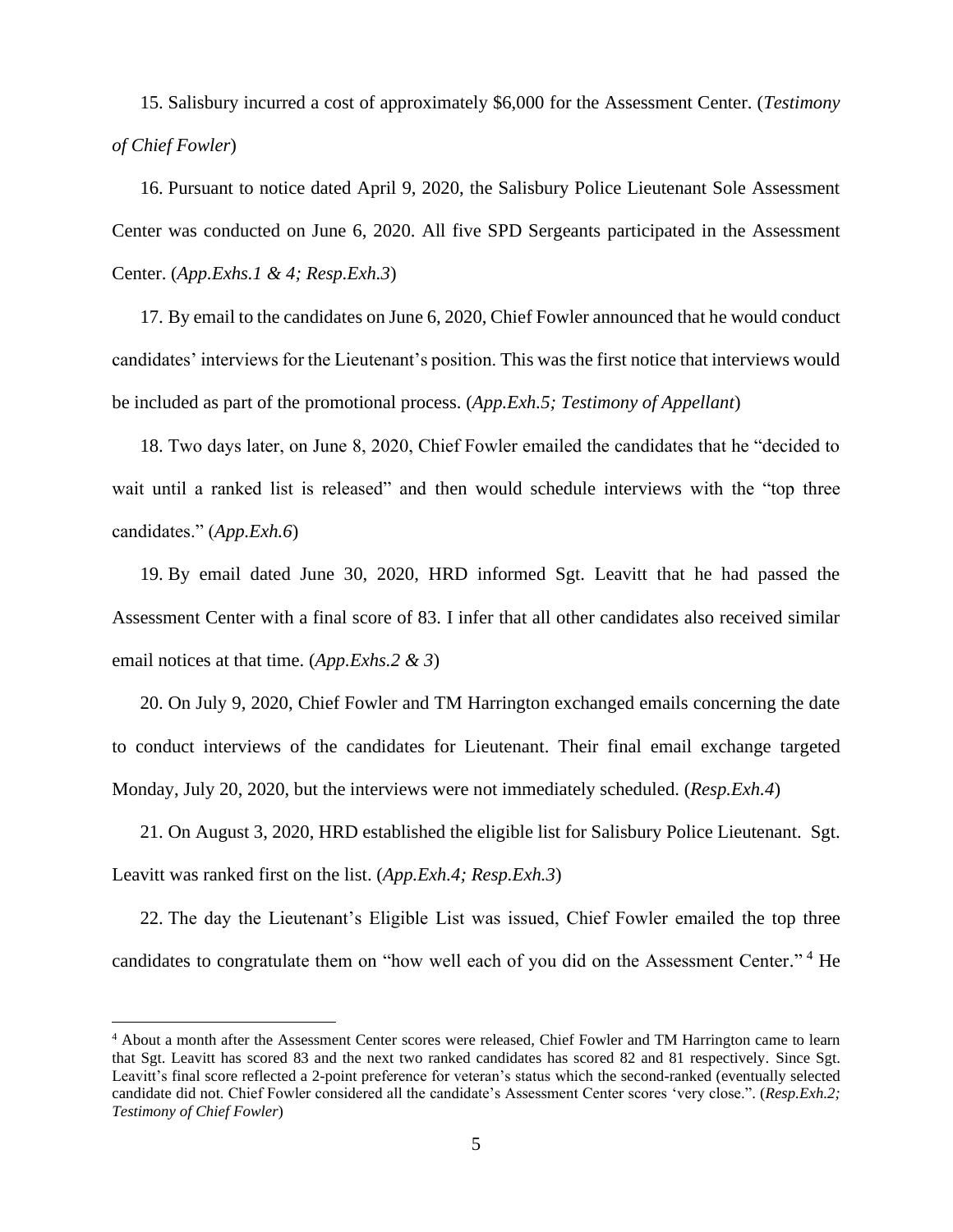informed then that interviews with him and the Town Manager would be held on August 13, 2020, listing the time each of the three candidates was to appear for his interview. (*App.Exh.7*)

## The Interview Process

23. Chief Fowler and TM Harrington conducted the candidates' interviews on August 3, 2020, as scheduled. Except for logistics (scheduling time, place and location) they had no contact with any of the candidates and did not discuss the merits of any candidate amongst themselves. (*Testimony of Chief Fowler & TM Harrington*) 5

24. The candidates were interviewed in the order that their names appeared on the Certification. Sgt. Leavitt was interviewed first, followed by the second ranked candidate and then the third ranked candidate. Interviews lasted approximately 30 to 40 minutes. They were not audio or video recorded. (*Testimony of Chief Fowler*)

25. Candidates were asked a set of twelve (12) questions prepared by Chief Fowler, with input from TM Harrington. The candidates' responses to the interview questions were not scored individually and the candidates were not given an overall rating. There was no scoring matrix or other instructions prepared in advance to guide interviewers on how to score candidates or what criteria should be utilized to assess the candidate's interview performance. (*Resp.Exh.1*; *Testimony of Chief Fowler & TM Harrington*)

26. Both Chief Fowler and TM Harrington took notes during the interviews. Chief Fowler discarded his notes. TM Harrington's handwritten notes were introduced in evidence. (*Resp.Exh.2; Testimony of Chief Fowler & TM Harrington*)

<sup>5</sup> TM Harrington had known both Sgt. Leavitt and the third ranked candidate based on their longevity with the SPD and the fact that both of them held positions in their union and he had "sat at the table" with both of them on more than one occasion dealing with collective bargaining issues. He was not as thoroughly familiar with the second-ranked (and ultimately selected) candidate who was "relatively junior compared to the other two", having approximately nine (9) years of service with the SPD. (*App.Ext.10; Testimony of TM Harrington*)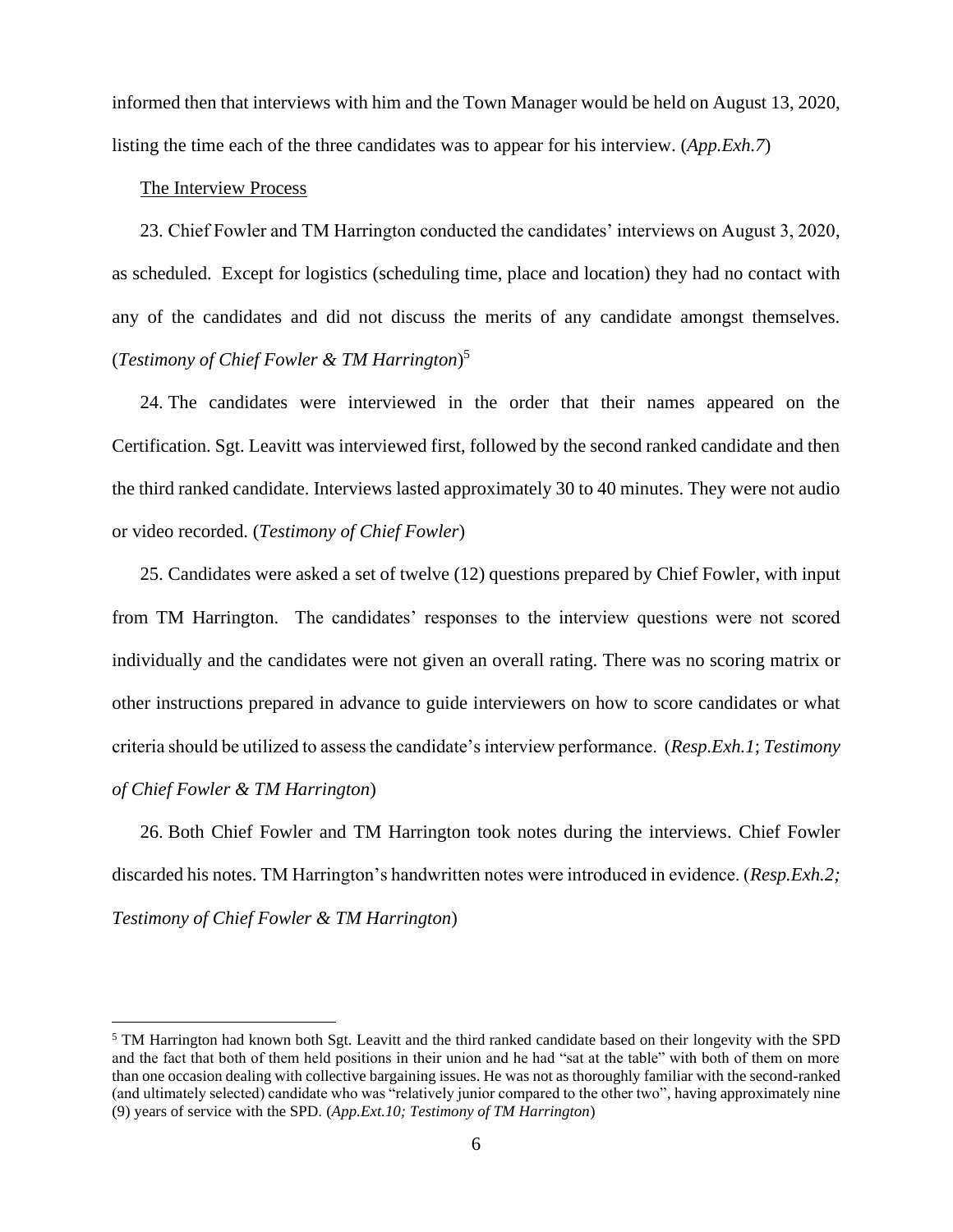27. After completing all the interviews, Chief Fowler and TM Harrington arrived at a "consensus" about the "overall performance" of three candidates: The second ranked (selected) candidate on the Certification was considered "better prepared" and superior in the "depth and breadth of his answers" and his interview performance was rated highest; Sgt. Leavitt "did fairly well" and was rated second; the interview performance of the third ranked candidate on the Certification was rated lowest. (*Testimony of Chief Fowler & TM Harrington*)

28. By letter dated August 27, 2020, TM Harrington informed Sgt. Leavitt that he had been

bypassed for promotion in favor of the third-ranked candidate on the Certification, for the

following reasons:

Interview: You ranked second in the interview process that was conducted on August 13, 2020. The selected candidate ranked first. The selected candidate demonstrated a stronger understanding of the position and how to utilize his leadership experience in the role. Additionally, the selected candidate came prepared to discuss a long-term plan for the Department and was able to articulate a vision for its future.

Formal Education: The Town of Salisbury places an importance on higher education, as we have continuously rewarded officers who attain higher education degrees with education incentive pay. The selected candidate currently possesses a Master's degree in Criminal Justice. While you have been encouraged to attain a degree in the past, you do not possess a degree.

Performance in Rank of Sergeant: While you have been and continue to be a tremendous asset to the Department during your tenure in the rank of sergeant, you agreed with the Police Chief's assessment that you have had challenges simultaneously completing complex tasks in a timely manner. Instances of this issue include the MOU [sic] with medical authority and 911 Grants. Additionally, in the past you have faced difficulty recommending appropriate discipline against other members of the Department. As a lieutenant, you would be second in command, and faced with even more challenging disciplinary matters. The selected candidate, in contrast, has a track record of holding others accountable and recognizing good performance in appropriate circumstances.

Despite these issues, you will continue to play a major leadership role within the Salisbury Police Department. The Town is confident that you can learn from this experience and be a strong candidate for promotion in the future.

(*App.Exh.8*)

29. Sgt. Leavitt's timely appeal to the Commission duly ensued. (*Claim of Appeal*)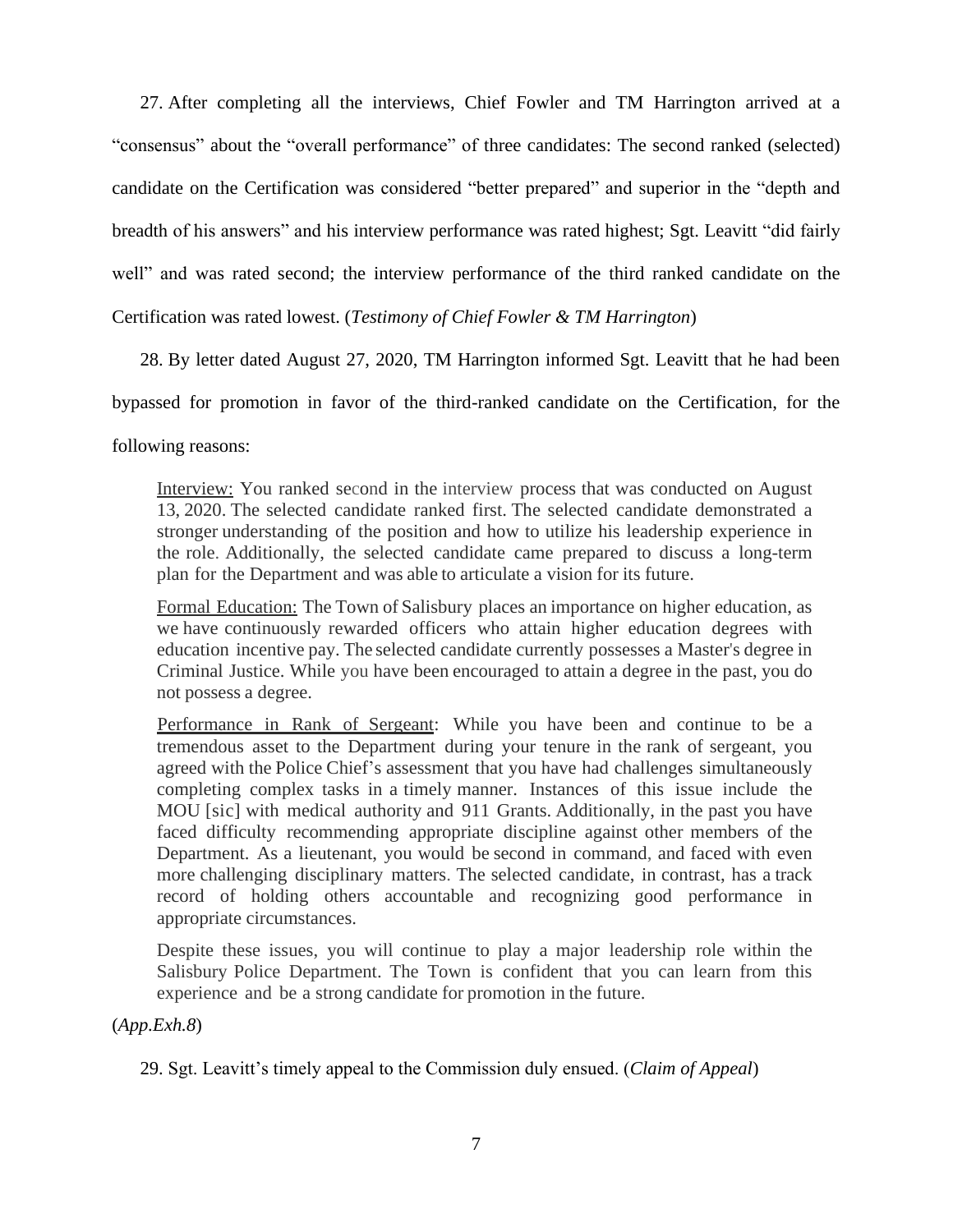# Interview Performance

30. As noted above, Chief Fowler and TM Harrington reached a consensus that Sgt. Leavitt did "fairly well" at his interview. TM Harrington's notes mentioned his "good, honest take on [the Department]" and noted he was "well-spoken" had the "right temperament, good relationships, very organized". During the interview, Chief Fowler raised a concern about his inability to reach Sgt. Leavitt while off-duty to which Sgt. Leavitt responded that he took his family responsibilities seriously but understood that he would need to be responsive to the Chief as his Lieutenant. When asked what he could do better, he mentioned "time management" and "needs to learn budget." (*Resp.Exh.2; Testimony of Appellant, Chief Fowler & TM Harrington*)

31. The selected candidate came to the interview with an unsolicited, written six-point "Strategic Planning Proposal" which described, in detail, his ideas for initiatives that could be implemented over the next three years, including amending the use of force policy to include a duty to intervene when an officer observes an excessive use of force, a long-term plan for training, addition of a civilian records clerk to relieve some of the administrative burdens on sergeants, and use of body worn cameras. He stated his biggest challenge was that he "lets things bother him and holds inside". (*Resp.Exh.12: Testimony of TM Harrington*)

#### Formal Education

32. As stated below, at the time of the Lieutenant's promotion, Sgt. Leavitt had completed numerous military schools and professional law enforcement continuing education courses and certificate programs, but he did not hold a formal college degree. He was working toward a bachelor's degree in Criminal Justice, which he was expected to complete in 2022. He was awarded a score of 81.7 by HRD on the E&E component of the Assessment Center. (*App.Exhs.2, 10; Testimony of Appellant*)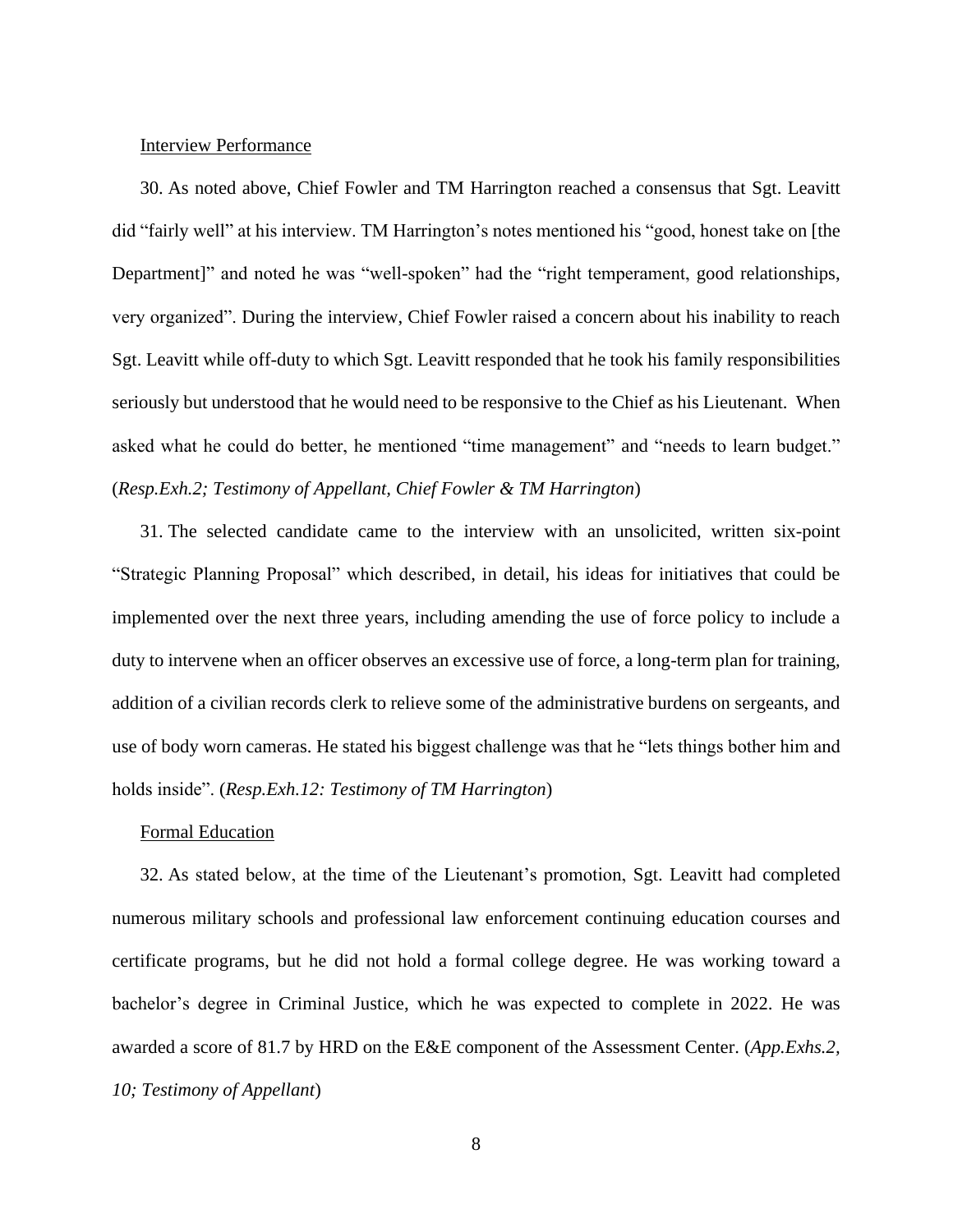33. The selected candidate held a master's degree in Criminal Justice. It was also noted that he was the SPD's K-9 officer. He had been with the SPD for approximately nine (9) years. (*Testimony of Chief Fowler*)

34. The level of a candidate's formal education was not identified as an additional component of the promotional decision-making until after the interviews with the three finalists. The posting for the SPD Lieutenant's Assessment Center (with E&E) did not include anything that indicated that an undergraduate or advanced degree was a desired or preferred qualifying criterion for the position. College and university degrees are factors that are included as part of the E&E score as determined by HRD, along with credit for actual on-the-job experience. (*App.Exh.1; Testimony of Chief Fowler & TM Harrington*)

# Performance as a Sergeant

35. In 2016 (Chief Fowler believed it was in 2014 or 2015), an SPD civilian dispatcher was terminated for inappropriate behavior, i.e., circulating a short video clip taken by an SPD camera of a detainee sitting in his cell on a toilet. The dispatcher had been disciplined for other performance issues in 2014 and Sgt. Leavitt had seen the employee "do a major turnaround". Thereafter, the employee was promoted to a full-time position with additional administrative duties and was performing well. In a To/From memorandum to his supervisor, Lt. King, Sgt. Leavitt recognized the seriousness of the incident but believed that the employee was capable of rehabilitation, recommended that the employee be severely disciplined and given a long-term suspension, but should not be terminated. Lt. King concurred with Sgt. Leavitt's recommendation, but Chief Fowler overruled them both and the dispatcher was terminated. (*App.Exh.11; Testimony of Appellant & Chief Fowler*)

36. The SPD receives approximately \$50,000 in two annual grants from the Commonwealth Executive Office of Public Safety & Security (EOPSS) which are used to support the cost of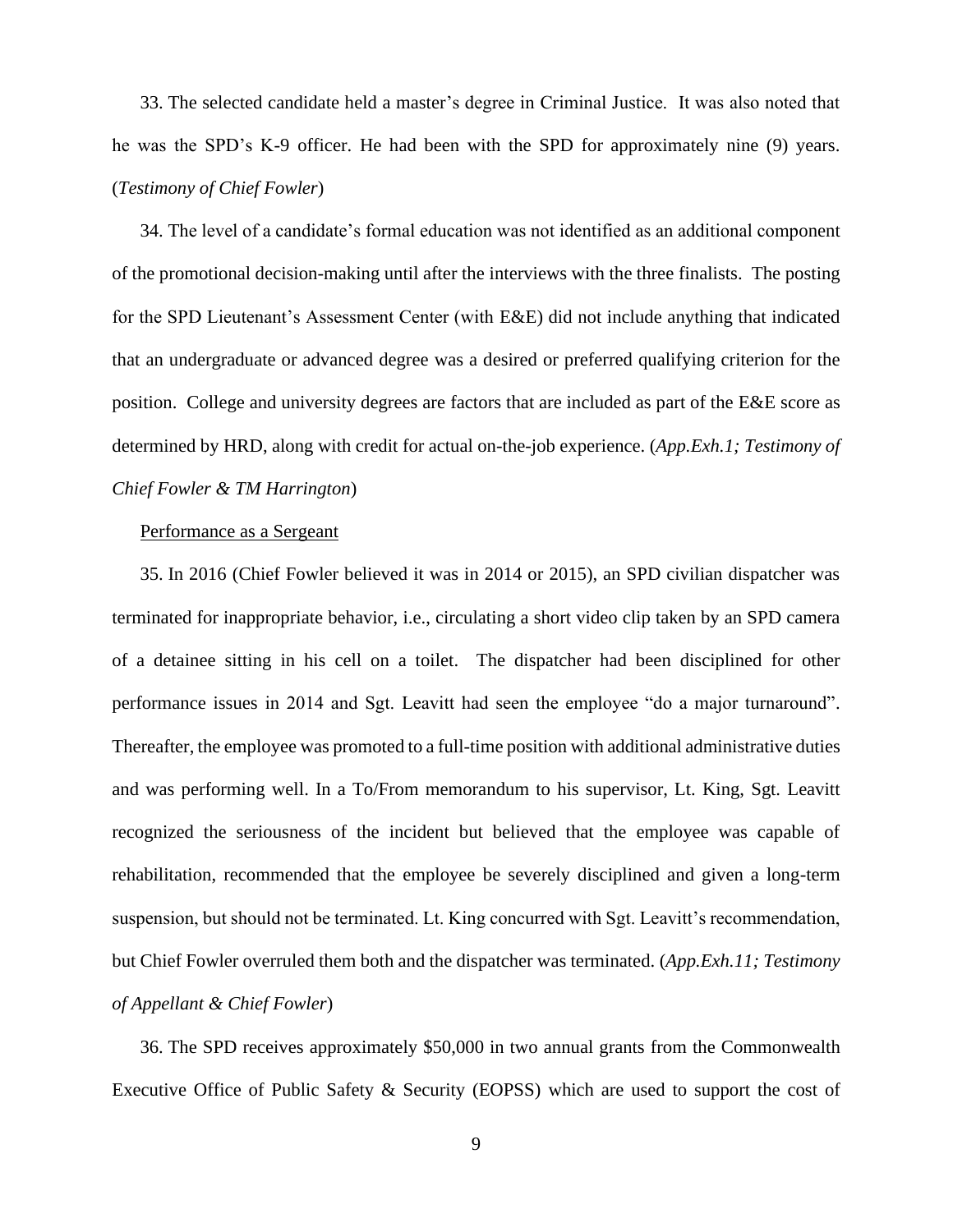staffing, training and operating the SPD dispatch (911) center. These grants are so-called "reimbursable" grants, which means the SPD applies for and is approved each fiscal year for specific grant amounts, incurs expenses that are internally charged to the grants, and then submits claims for reimbursement of the expenditures. (*Testimony of Chief Fowler & Snow*)

37. The overall responsibility to account for the expenditures incurred and the revenues received under these grants come within the duties of the Salisbury Town Accountant, while the SPD has primary responsibility to manage the expenditures under the grants and to process reimbursement requests in a timely manner. Sgt. Leavitt was delegated as the SPD officer responsible for managing the SPD dispatch (911) center grants. (*Exhs.5 through 8 & 13; Testimony of Appellant, Chief Fowler & Snow*)

38. During the four-year period from FY ending June 30, 2017 to FY ending June 30, 2020, the "State 911 Support and Incentive Grant", involved grant awards ranging from approximately \$20,000 to approximately \$33,000. The SPD incurred expenses within several hundred dollars of the maximum amount of the grant awards in each year, substantially all of which were reimbursed, save for FY2019, when the SPD incurred approximately \$1,300 in expenses that had not (at least as of August 2020) been reimbursed and had approximately \$1,600 in unspent grant money. (*Exhs 6 & 8;Testimony of Snow*)

39. During the four-year period from FY2017 through FY2020, the SPD also received a "911 Training Grant" for use in training the department's dispatchers. The four-year history of this grant, as of August 2020, is as follows:

| FY Grant | Expenses | Reimbursements | <b>Disallowed Costs</b> | Deficit  | <b>Unspent Grant</b> |
|----------|----------|----------------|-------------------------|----------|----------------------|
| \$29,460 | \$18,982 | \$8,824        | \$8,091                 | \$2,068  | \$18,568             |
| \$30,421 | \$15,093 | \$10,488       |                         | \$4,604  | \$15,328             |
| \$10,000 | \$10,630 | \$5,090        |                         | \$5,540  | (629)                |
| \$16,862 | \$ 8,730 | \$7,986        | 744                     |          | \$8,876              |
| \$86,923 | \$53,435 | \$32,388       | \$8,835                 | \$12,212 | \$42,143             |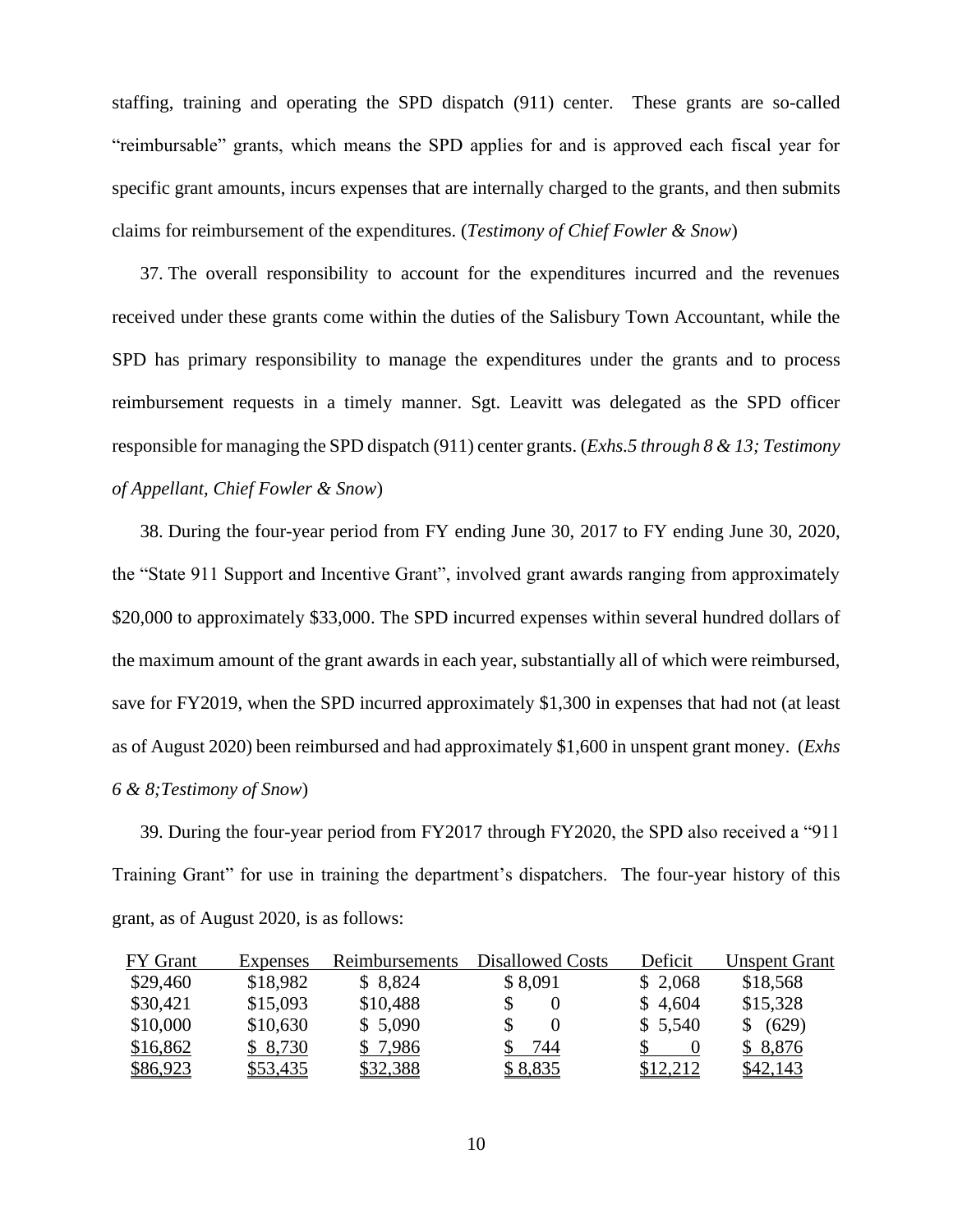# (*Exhs.6 & 8; Testimony of Snow*)

40. As the deficit in the "911 Training Grant' had accumulated to more than \$12,000, there was insufficient money in the SPD annual budget to absorb that deficit. It required an additional Town Meeting appropriation of free cash to clear that account. (*Exhs.6, 8 & 13; Testimony of Snow*)

41. According to Sgt. Leavitt, some of the grant deficit was due to "unavoidable" bureaucratic issues. He pointed out that some of the disallowed expenses was attributable to one of the dispatchers misunderstanding his instructions and taking courses that were not reimbursable. Other disallowed expenses were associated with "in house" training which were initially included in the approved grant, but later rejected by EOPSS. He did acknowledge that a "good chunk" of the FY2019 disallowed expenses was due to missing the deadline for submission of reimbursement requests. (*Testimony of Appellant*)

42. At some point in or before 2016, the SPD entered into a Memorandum of Agreement (MOA) with Anna Jaques Hospital to provide authorization to order and dispense certain controlled substances, specifically Narcan and Epinephrine. When the MOA came up for renewal in 2018, Sgt. Leavitt assisted Lt. Roy in processing the renewal paperwork. (*Testimony of Appellant*)

43. On June 23, 2020, Chief Fowler received an email from the newly appointed EMS Coordinator at Anna Jaques Hospital informing him that the SPD's current MOA would expire on June 30, 2020. A new MOA was enclosed covering the next two years, which the EMS Coordinator requested be signed and scanned back for signature by the Medical Director. Upon receipt of this email, Chief Fowler asked Sgt. Leavitt to look this over and, at a staff meeting on June 25, 2020, specifically directed Sgt. Leavitt to follow-up with the hospital. (*Exh.9; Testimony of Appellant & Chief Fowler*)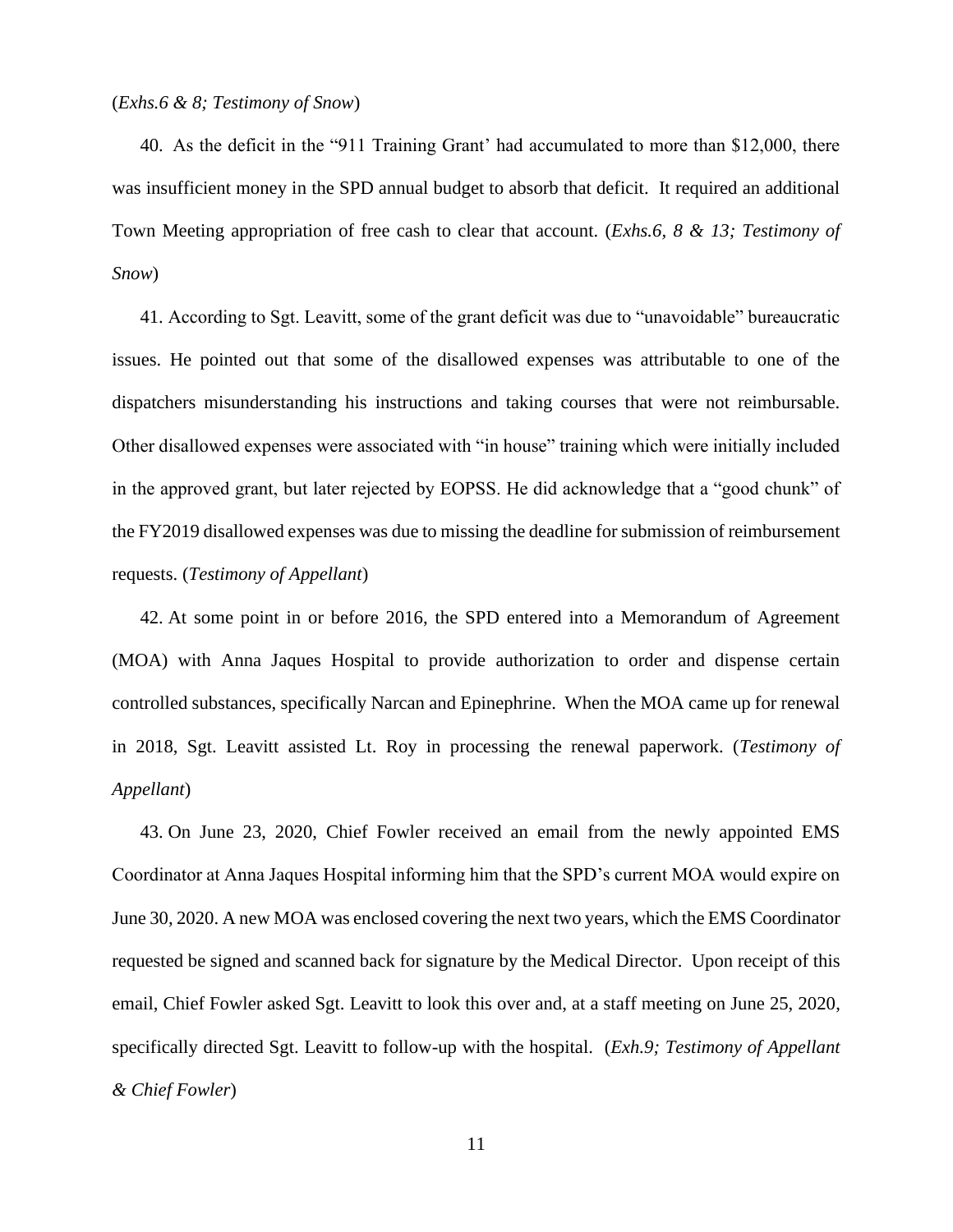44. With only a few days before the current MOA expired, Sgt. Leavitt contacted the hospital's EMS Director and forwarded the requested paperwork for signature by the Medical Director. (*Testimony of Appellant*)

45. No further follow-up was made by Sgt. Leavitt or anyone else at the SPD until July 17, 2020, when Chief Fowler received another email from the hospital's EMS Director, informing him that the MOA had expired and enclosed another copy of the new MOA for signature and submission. (*Exh.10; Testimony of Chief Fowler*)

46. Sgt. Leavitt immediately contacted the EMS Director. It turned out that the new MOA paperwork had sat on the Medical Director's desk without attention. The MOA was executed by the Medical Director on July 22, 2020. (*Exh.10; Testimony of Appellant*)

47. Technically, the SPD was not authorized to order or dispense Narcan between the time the old MOA expired and the approval of the new MOA. The evidence did not indicate whether or not, in fact, there was any actual impact on SPD operations. As Chief Fowler did not know until he received the July 17, 2020 email that the old MOA had expired, I infer that there was no interruption in the SPD operations in the interim between June 30, 2020 and July 22, 2020. (*Testimony of Appellant & Chief Fowler*)

## **APPLICABLE CIVIL SERVICE LAW**

The core mission of Massachusetts civil service law is to enforce "basic merit principles" for "recruiting, selecting and advancing of employees on the basis of their relative ability, knowledge and skills" and "assuring that all employees are protected against coercion for political purposes, and are protected from arbitrary and capricious actions." G.L. c. 31, § 1. See, e.g., [Massachusetts](http://web2.westlaw.com/find/default.wl?mt=Massachusetts&db=578&rs=WLW15.04&tc=-1&rp=%2ffind%2fdefault.wl&findtype=Y&ordoc=2029136022&serialnum=2001441097&vr=2.0&fn=_top&sv=Split&tf=-1&pbc=70F732C1&utid=1)  [Ass'n of Minority Law Enforcement Officers v.](http://web2.westlaw.com/find/default.wl?mt=Massachusetts&db=578&rs=WLW15.04&tc=-1&rp=%2ffind%2fdefault.wl&findtype=Y&ordoc=2029136022&serialnum=2001441097&vr=2.0&fn=_top&sv=Split&tf=-1&pbc=70F732C1&utid=1) Abban, 434 Mass. 256, 259 (2001); MacHenry v. Civil Serv. Comm'n, 40 Mass. App. Ct. 632, 635 (1995), rev. den., 423 Mass. 1106 (1996).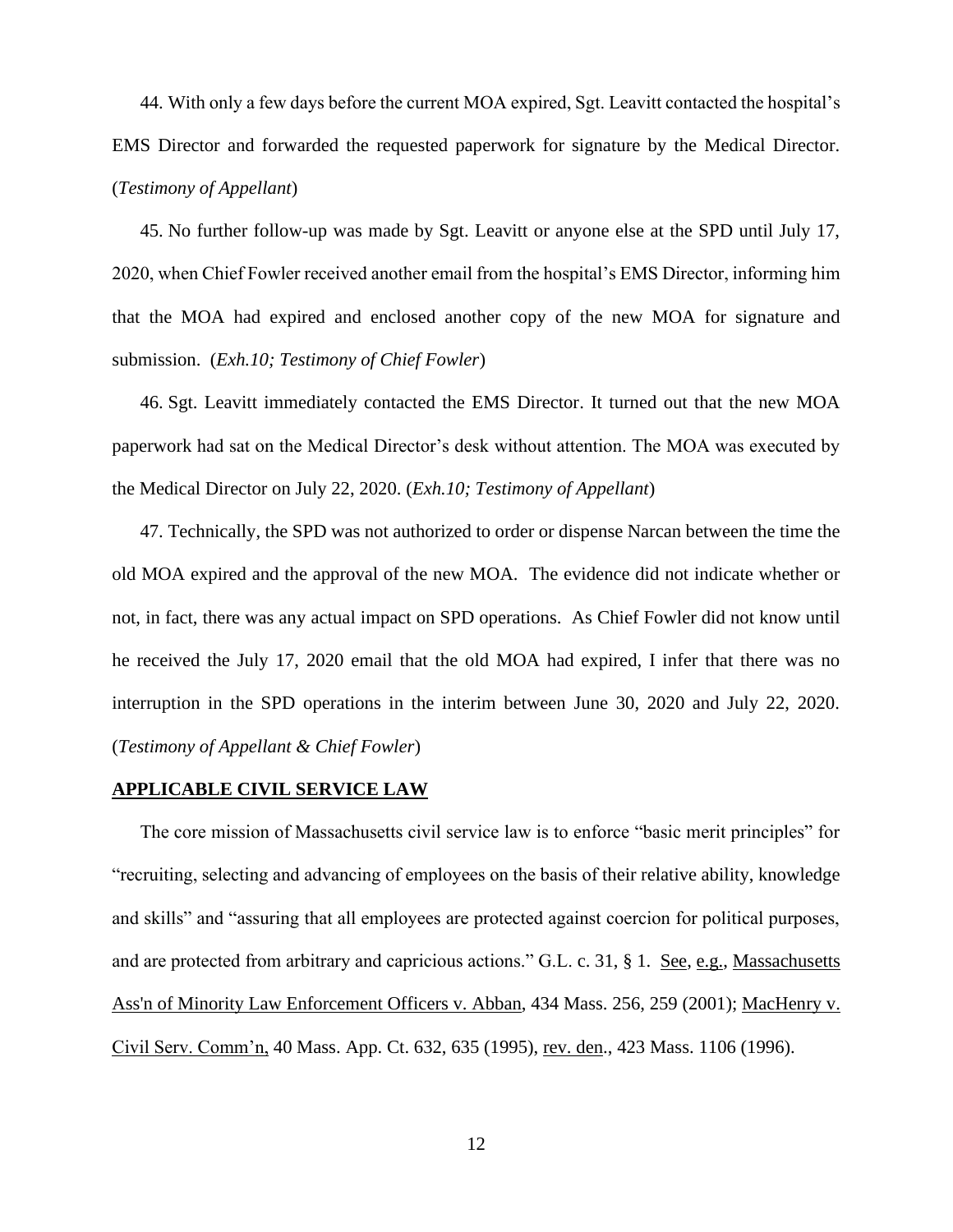Original and promotional appointments of civil service employees are made from a list of candidates, called a "certification", whose names are drawn in the order in which they appear on the applicable civil service "eligible list", using what is called the 2n+1 formula. G.L. c. 31, §§ 6 through 11, 16 through 27; Personnel Administration Rules, PAR.09.

An Assessment Center is one form of competitive examination, often used by appointing authorities (sometimes in conjunction with an E&E component and/or the more traditional form of written examination as well) to establish lists for promotional appointments. The Assessment Center component usually involves a day-long examination process designed by an expert in public safety testing approved by HRD, during which candidates are required to prepare written and/or oral responses to hypothetical scenarios that test their technical competence and management abilities, which are observed and scored by a panel of expert evaluators in an anonymous fashion, applying pre-determined objective criteria. See, e.g., Wilbanks v. Human Resources Div., 30 MCSR 316 (2017); Clarke v. Human Resources Div., 29 MCSR 1 (2016); Daley v. Town of Wilmington, 28 MCSR 460 (2015), aff'd sub nom. Town of Wilmington v. Civil Service Comm'n, Suffolk Sup. Ct. C.A. 2015CV2963 (2016).

An appointing authority must provide specific, written reasons – positive or negative, or both -- consistent with basic merit principles – for bypassing a higher ranked candidate in favor of a lower ranked one on the eligible list. G.L. c. 31, § 27; PAR.08(4). A person may appeal a bypass decision under G.L. c. 31, § 2(b) for de novo review by the Commission. The Commission's role is to determine whether the appointing authority has shown, by a preponderance of the evidence, "reasonable justification" for the bypass after an "impartial and reasonably thorough review" of the relevant background and qualifications bearing on the candidate's present fitness to perform the duties of the position. Boston Police Dep't v. Civil Service Comm'n, 483 Mass. 461, 474-78 (2019); Police Dep't of Boston v. Kavaleski, 463 Mass. 680, 688-89 (2012); [Beverly v. Civil](http://web2.westlaw.com/find/default.wl?mt=Massachusetts&db=578&rs=WLW15.04&tc=-1&rp=%2ffind%2fdefault.wl&findtype=Y&ordoc=2029136022&serialnum=2023501172&vr=2.0&fn=_top&sv=Split&tf=-1&pbc=70F732C1&utid=1)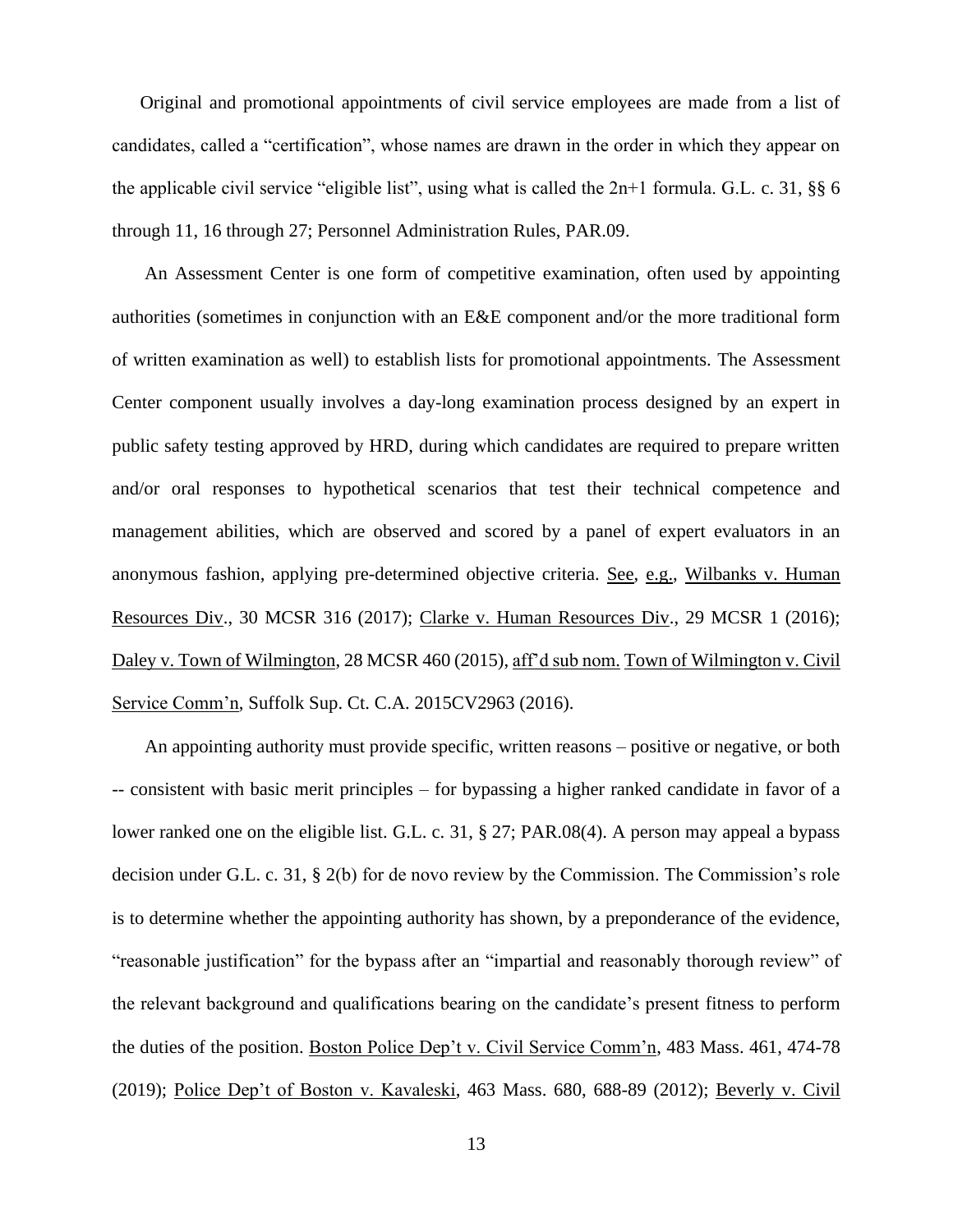[Service Comm'n, 78 Mass.](http://web2.westlaw.com/find/default.wl?mt=Massachusetts&db=578&rs=WLW15.04&tc=-1&rp=%2ffind%2fdefault.wl&findtype=Y&ordoc=2029136022&serialnum=2023501172&vr=2.0&fn=_top&sv=Split&tf=-1&pbc=70F732C1&utid=1) App. Ct. 182, 187 (2010); Leominster v. Stratton, 58 Mass. App. Ct. 726, 727-28 (2003).

"Reasonable justification . . . means 'done upon adequate reasons sufficiently supported by credible evidence, when weighed by an unprejudiced mind, guided by common sense and by correct rules of law.'" Brackett v. Civil Service Comm'n, 447 Mass. 233, 243 (2006); Commissioners of Civil Service v. Municipal Ct., 359 Mass. 211, 214 (1971) and cases cited. See also Mayor of Revere v. Civil Service Comm'n, 31 Mass. App. Ct. 315, 321 (1991) (bypass reasons "more probably than not sound and sufficient" and upon "failure of proof by the [appointing authority], the commission has the power to reverse the [bypass] decision.")

The governing statute, G.L. c. 31, § 2(b), gives the Commission "broad scope to evaluate the legal basis of the appointing authority's action" and it is not necessary that the Commission find that the appointing authority acted "arbitrarily and capriciously." City of Cambridge v. Civil Service Comm'n, 43 Mass. App. Ct. 300, 303-305, rev. den., 428 Mass. 1102 (1997). The commission ". . . cannot substitute its judgment about a *valid* exercise of *discretion based on merit or policy considerations* by an appointing authority" but, when there are *"overtones of political control or objectives unrelated to merit standards or neutrally applied public policy*, then the occasion is appropriate for intervention by the commission." Id. (*emphasis added*) See also Town of Brookline v. Alston, 487 Mass. 278 (2021) (analyzing broad scope of the Commission's jurisdiction to enforce basic merit principles under civil service law).

# **ANALYSIS**

Salisbury's promotion of an SPD Sergeant to the rank of Lieutenant from an eligible list created after an Assessment Center (with an Education & Experience component) included the problematic use of a highly subjective, unrecorded interview process and special (unannounced) weight given to the selected candidate's university education. Despite these flaws, however, in the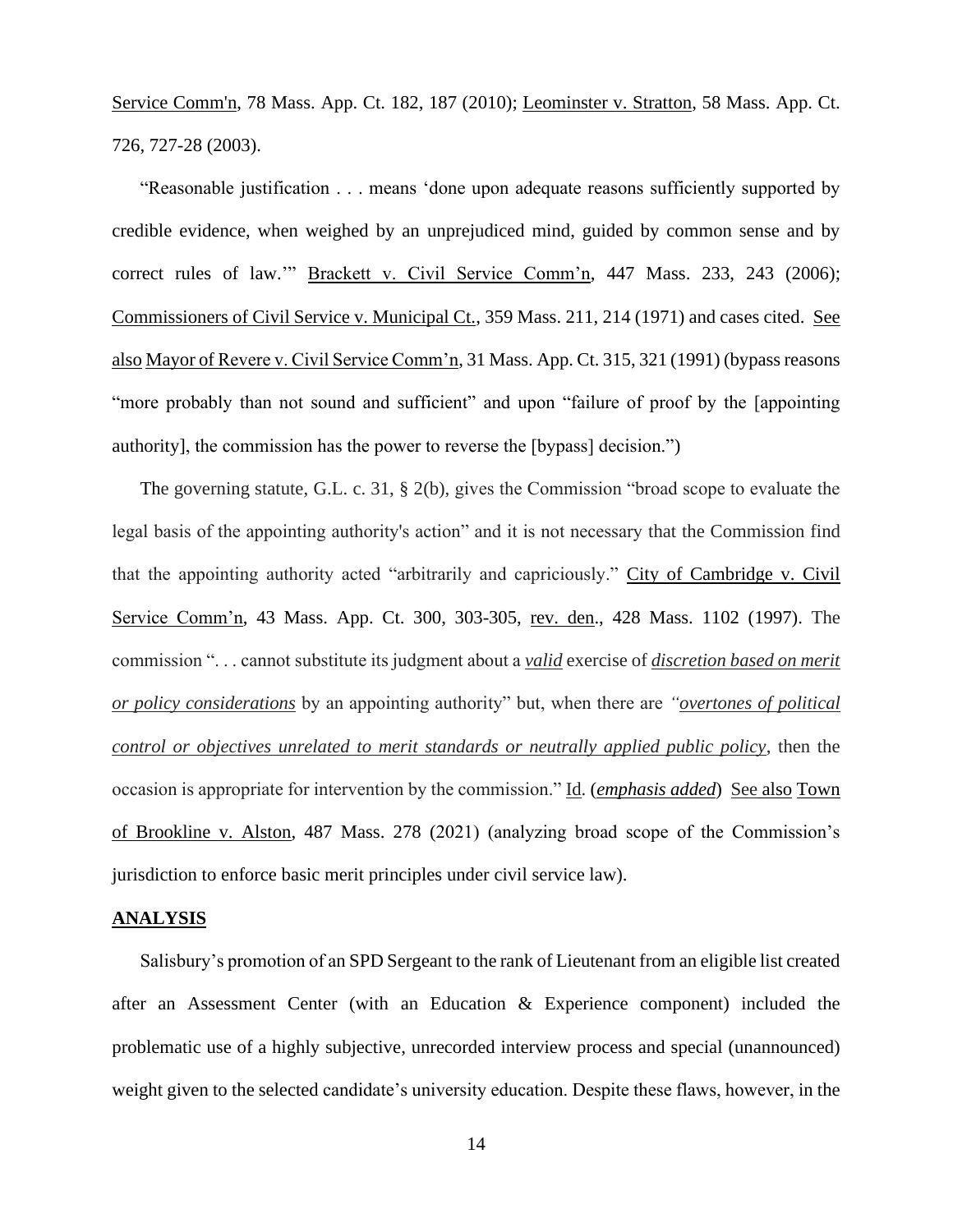absence of any evidence of political influence or bias, the bypass of Sgt. Leavitt, a veteran, in favor of the selected non-veteran candidate, who ranked just one point below him on the eligible list, was reasonably justified based on other objective criteria that favored the selected candidate for the position of second-in-command of this relatively small police department, including the selected candidate's presentation of a documented long-term vision for the department and perceived shortcomings in Sgt. Leavitt's performance of his administrative duties.

# Interview Process

Police departments and other public safety agencies are properly entitled to, and often do, conduct interviews of potential candidates as part of the hiring process, especially, in promotional appointments of superior officers. In an appropriate case, a properly documented poor interview may justify bypassing a candidate for a more qualified one. See, e.g., Dorney v. Wakefield Police Dep't, 29 MCSR 405 (2016); Cardona v. City of Holyoke, 28 MCSR 365 (2015).

Some degree of subjectivity is inherent (and permissible) in any interview procedure, but care must be taken to preserve a "level playing field" and "protect candidates from arbitrary action and undue subjectivity on the part of the interviewers", which is the lynch-pin to the basic merit principle of civil service law. E.g., Flynn v. Civil Service Comm'n, 15 Mass. App. Ct. 206, 208, rev. den., 388 Mass. 1105 (1983). The Commission gives particularly heightened scrutiny to subjective interviews when it appears they became a means to nullify the results of a duly administered, objective Assessment Center form of examination. See Connor v. Town of Andover, 30 MCSR 439 (2017); Daley v. Town of Wilmington, 28 MCSR 460 (2015), aff'd sub nom., Town of Wilmington v. Civil Service Comm'n, Suffolk Sup. Ct. C.A. 2015CV2963 (2016).

Here, Salisbury's interview process lacked any of the safeguards that insured a "level playing field" with a reasonable degree of transparency and objectivity to assure that the decision-making process is the product of the legitimate use of professional judgment rather than an unduly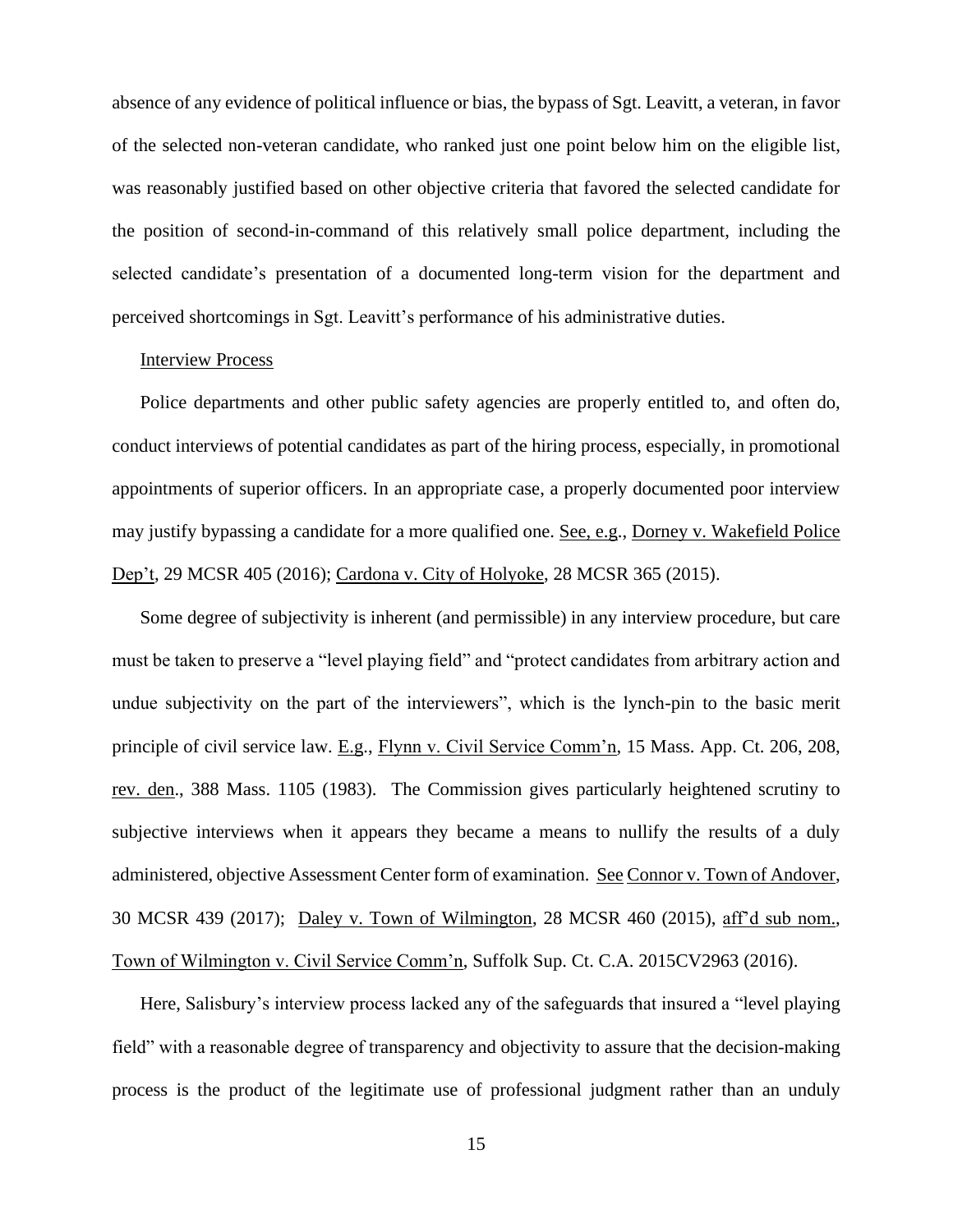subjective decision-making process that is insufficient to be fairly reviewed on appeal to the Commission. The interview panel consisted of two men – the Town Administrator and the Police Chief. Although each candidate was asked the same set of questions, the interviews were not recorded, the Chief took only a few notes and did not retain them, objective scoring or ranking of the candidates' answers or overall performance was not used, and the interviewers reached a "consensus" ranking of the candidates after a general, unrecorded discussion. Moreover, this appeal is distinguishable from other cases in which one candidate was disqualified based on a "poor" interview. Here, the "consensus" was that the selected candidate's interview was "superior" or "exceptional" and Sgt. Leavitt was ranked lower because he only performed "well." Accordingly, the subjectively determined relative interview performance of the selected candidate and Sgt. Leavitt is not a factor that may properly be used to justify Sgt. Leavitt's bypass.

Had some weight been given to the assessment center performance and/or had a more objective method been used to assess the candidate's interview performance (*i.e*., one fairly capable of de novo review by the Commission), the process here might well have been accepted as one leading, in and of itself, to a reasonably justified decision. Hopefully, Salisbury will adjust its process going forward and eliminate the problematic concerns that arose in this case.

That said, the interview panel was warranted in considering that the selected candidate came to the interview armed with an unsolicited, written long-term "Strategic Plan" for the SPD. This document contains the precise sort of evidence that is reviewable by the Commission, and which, after such review, I find justifies the conclusion that the selected candidate demonstrated an objectively determined higher degree of motivation and preparation to be ready on "day one" to assume the duties of the SPD lieutenant, who serves as the Police Chief's second-in-command.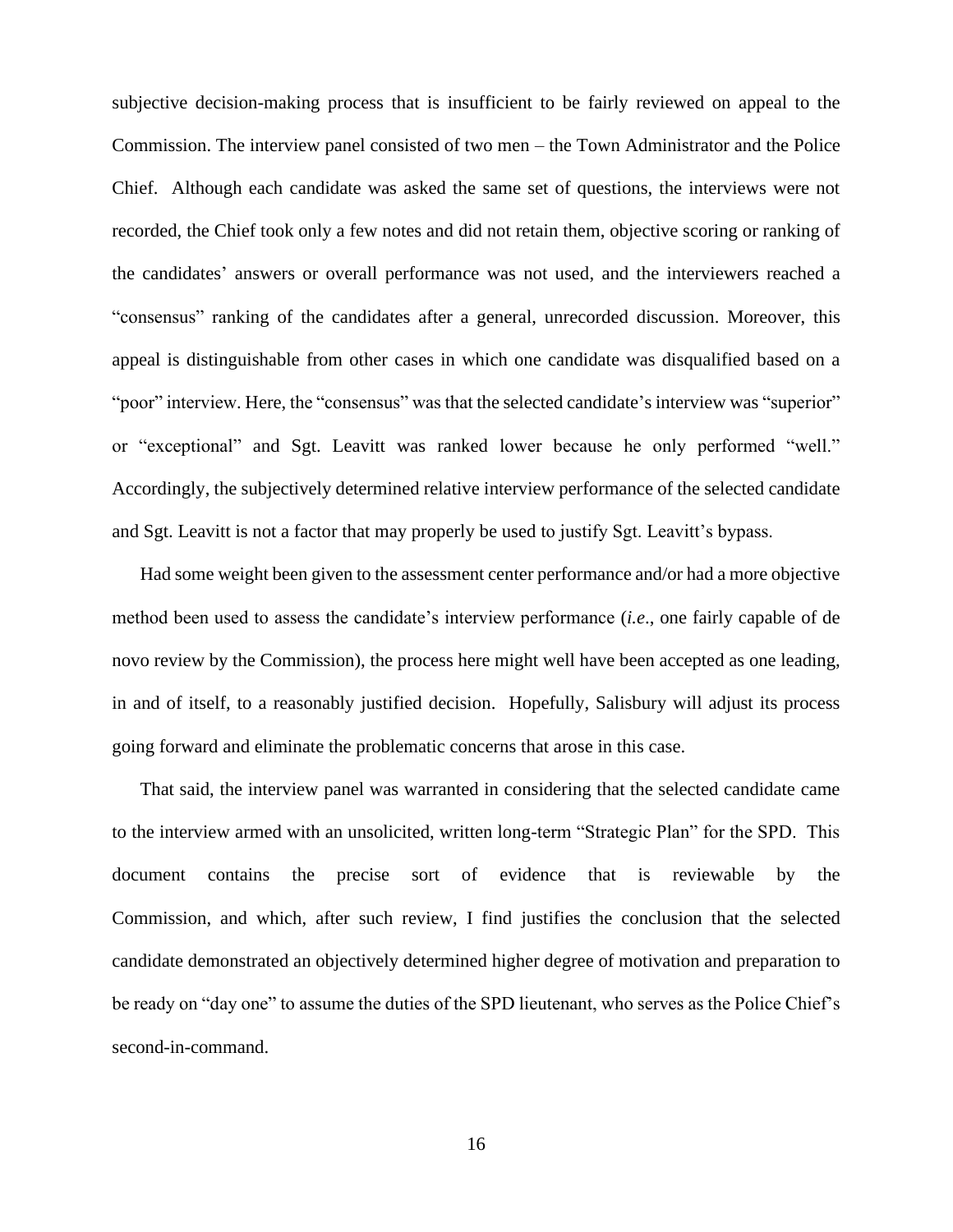## Formal Education

A record of formal education capped by successfully obtaining a college or advanced degree in Criminal Justice is an indicator of achievement worthy of consideration in appointing and promoting a law enforcement officer to a command level position. Relevant educational achievement, together with equivalent achievement through actual on-the-job experience and training, are both recognized and awarded using carefully calibrated relative credits established by HRD's calculation of a candidate's E&E score (which, here, was specifically included as part of the Salisbury Lieutenant's Assessment Center). Thus, the selected candidate's relative education and experience was embedded in their Assessment Center final score, which ranked Sgt. Leavitt ahead of the selected candidate. Salisbury may have good reason to place special emphasis on formal education versus on-the-job experience but, if it chooses to do so, it must provide specific reasons in advance for deviating from the established mechanism for assessing a candidate's relative education and experience. In the absence of such an explanation, the Commission cannot allow such a factor to be used as a distinguishing characteristic that justifies bypassing Sgt. Leavitt in favor of a candidate with more formal education but less practical experience.

#### Job Performance

Chief Fowler and TM Harrington showed no sign that their personal, as opposed to professional, opinions about any candidate influenced their decisions. As to the latter, the Commission views a superior officer's professional judgment, formed by observation of on-the job experience with a subordinate, when supported by the preponderance of the evidence, to be a legitimate basis on which to form an opinion about the suitability of a candidate for appointment or promotion. Connor v. Town of Andover, 30 MCSR 439 (2017). Thus, the Commission reviews de novo the factual basis for a professional judgment but will not second guess an appointing authority's judgment that is reasonably justified by a preponderance of credible evidence. If that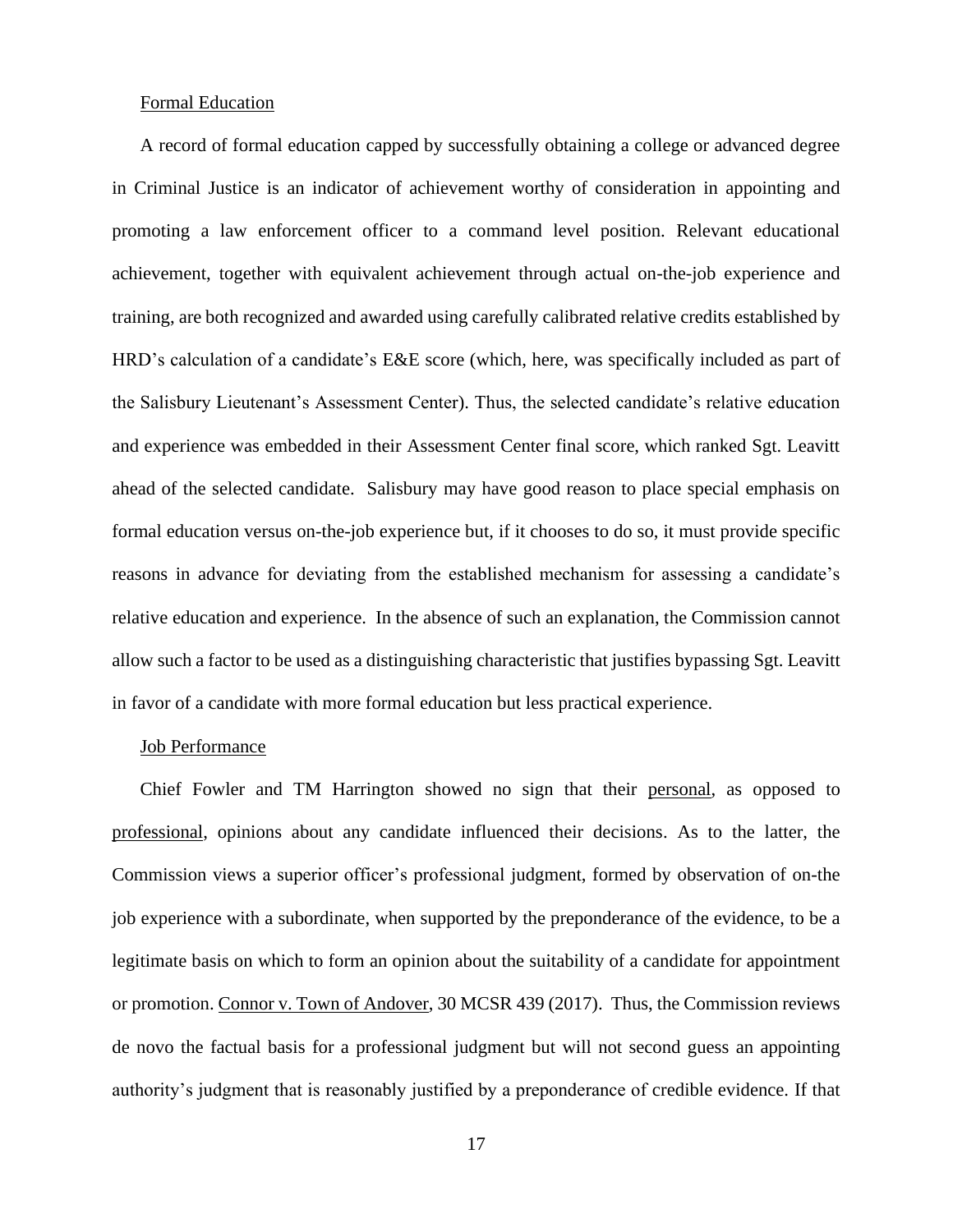judgment is to be changed, the responsibility to educate the command staff lies with the Appellant, not the Commission.

Here, Salisbury established that it had legitimate concerns about Sgt. Leavitt's failure to properly process expenses and reimbursement for the 911 Training Grant. He acknowledged that, in FY 2019, he missed at least one deadline, causing the SPD to lose out on reimbursement for thousands of dollars in grant money, some of which had to be paid for by a special town meeting appropriation. In addition, the fact that, for most years, the SPD left thousands of dollars of grant money unspent and had significant expenses disallowed for reimbursement raise equally troubling concerns about whether Sgt. Leavitt had done all he could have done to manage this grant efficiently and maximize the return to the SPD. While Sgt. Leavitt's due diligence, or lack thereof, may not have been the only reason that costs were disallowed or grant funds unspent, as the SPD officer responsible for managing the grant, he does fairly bear responsibility for these outcomes.

I also agree that Salisbury demonstrated legitimate concerns for how Sgt. Leavitt handled his administrative assignment to process the MOA renewal with Anna Jaques Hospital, needed to enable the SPD to lawfully continue to order and dispense Narcan and Epinephrine, life-saving medication to those who need it. Although Sgt. Leavitt was not assigned this responsibility until days before the existing MOA expired and he did promptly submit the necessary paperwork to the hospital's EMS Director, he assumed (erroneously) that his superior officer Lt. Roy would be following up, rather than himself. As a result, Chief Fowler did not learn that the prior MOA had expired without a new one in place for weeks after the expiration. I believe Sgt. Leavitt had honestly believed that he had done what he was assigned to do, and the reason for the lapse of coverage was primarily the hospital's fault. Given the high importance of the renewal of the MOA to the SPD, however, Sgt. Leavitt, fairly must bear a share of the responsibility for not ensuring that the submitted paperwork was returned in a timely fashion.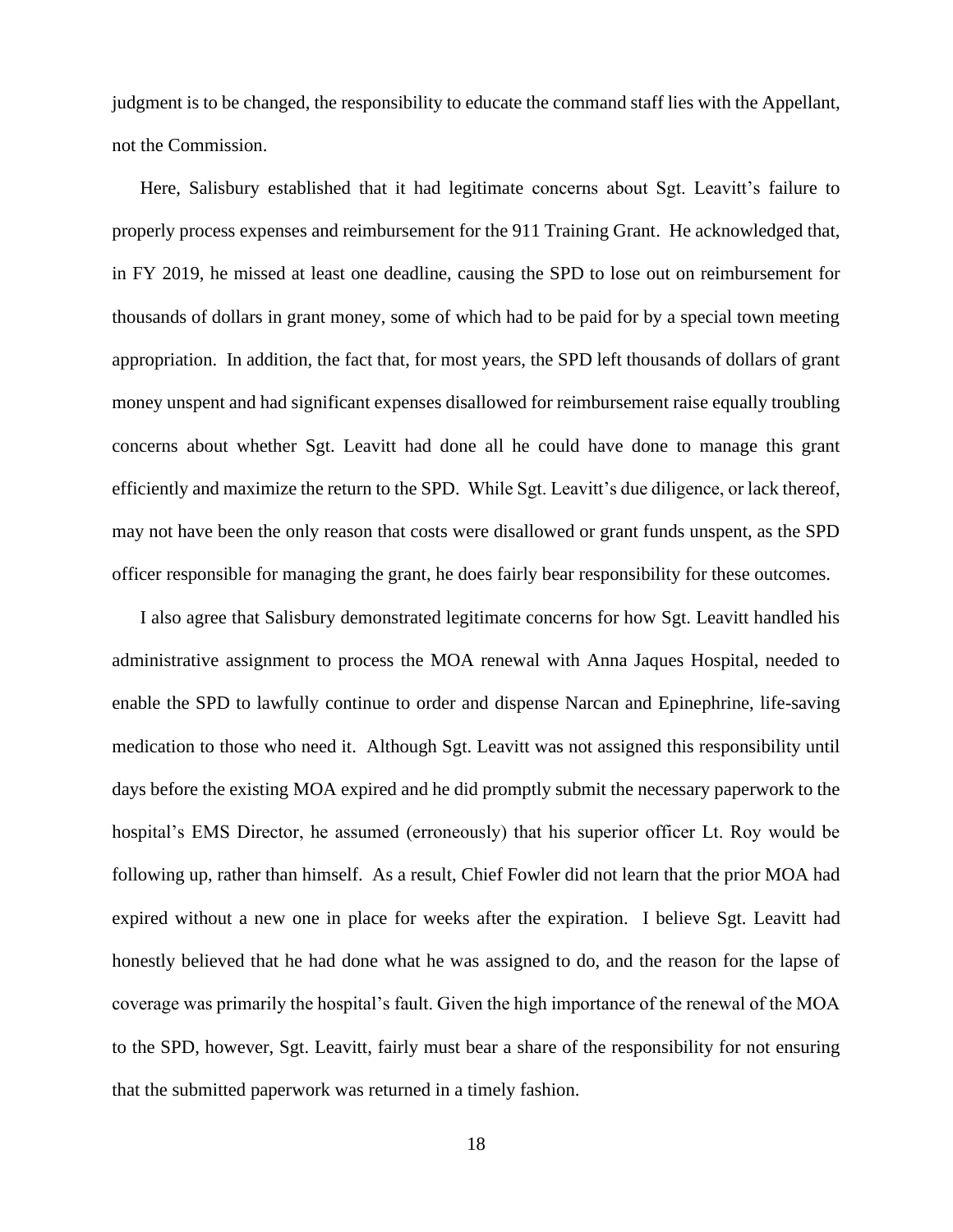Third, I find unpersuasive, however, the claims that Sgt. Leavitt showed poor judgment in how he handled the 2016 incident involving discipline of an SPD dispatcher who committed a serious infraction involving an SPD detainee. He recommended discipline short of termination, believing that the employee was capable of learning acceptable behavior through remedial discipline and counseling. Sgt. Leavitt's immediate superior – Lt. King – concurred in the recommendation, but they were both overruled by Chief Foster. The evidence demonstrated no more than a difference of opinion that did not rise to the level of poor judgment.

Thus, Salisbury established by a preponderance of the evidence two examples that provided reasonable justification for the concerns about Sgt. Leavitt's ability to meet the challenges of a second-in-command position that required excellent management and administrative skills. Sgt. Leavitt, himself, agreed that "time management" was an area in which he needed to improve.

In sum, not all of the reasons stated for bypassing Sgt. Leavitt are sustained by a preponderance of the evidence. Salisbury certainly can improve its selection process to eliminate the flaws I have noted above. Nevertheless, Salisbury did establish a legitimate positive reason to favor the selected candidate (his documented Strategic Plan), and legitimate concerns for Sgt. Leavitt's management and administrative skills (based on observation of his performance on the 911 Training Grant and the MOA renewal). I find that these factors are sufficient to satisfy Salisbury's burden of proof by a preponderance of the evidence that the decision to bypass Sgt. Leavitt for the position of secondin-command of the SPD, was reasonably justified.

# **CONCLUSION**

For the reasons stated herein, this appeal of the Appellant, James Leavitt, CSC Docket No. G2- 20-157, is *denied*.

Civil Service Commission */s/Paul M. Stein*  Paul M. Stein, Commissioner